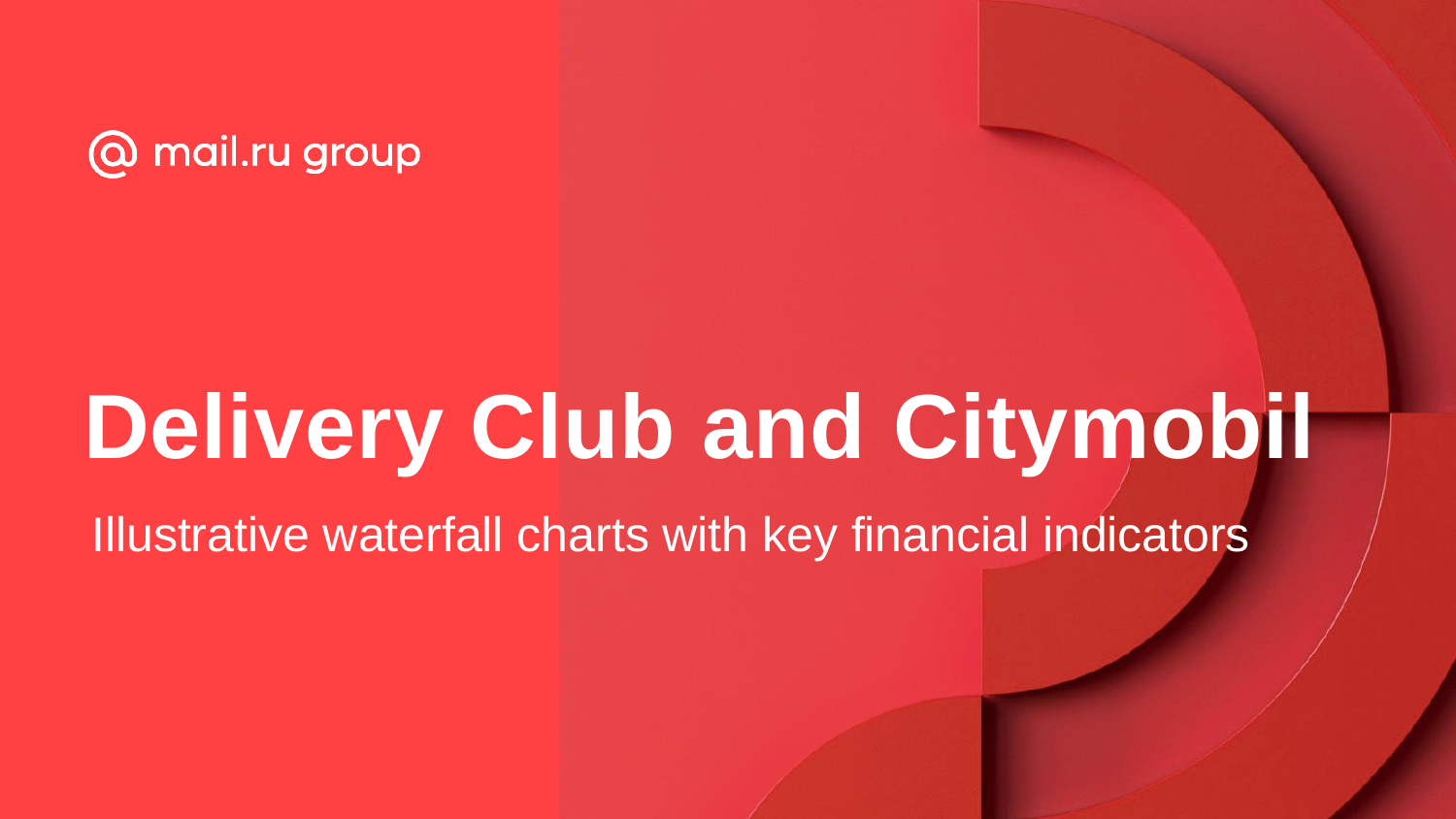## **Delivery Club - illustrative example of the key financial**   $\circledcirc$ **indicators \***



Source: Internal data

2

\* The given waterfall chart does not provide real proportions between the various financial indicators of DC. It illustrates only the transition between the various financial indicators for purely illustrative purposes

1 For commission businesses GMV is defined as gross turnover before deduction of discounts and VAT. For non -commission revenue GMV is defined as Revenue before deduction of discounts and VAT

2 IFRS Revenue for O2O businesses differs from Gross Revenue under management accounts shown above due to incentives, which are partially netted within the IFRS Revenue, according to IFRS 15